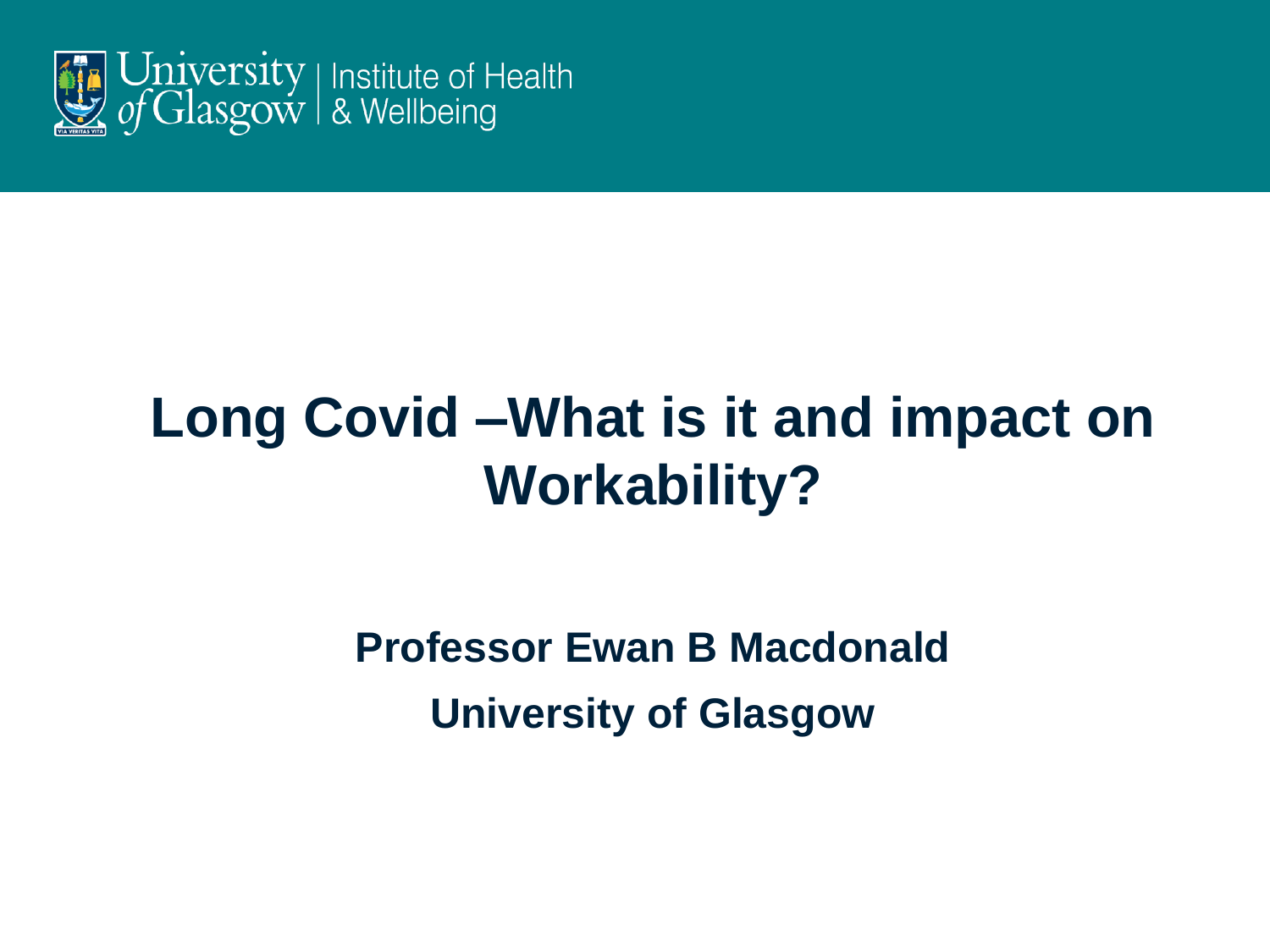

# Extent of the problem UK

- UK Total population 66 Million
- Covid deaths -130,000 deaths
- Deaths are about  $\frac{1}{2}$ -1% of all cases of infection
- By March 2021 Long Covid 1.1 million cases
- Study of 20,000 cases -13.7% symptoms for over 12 weeks
- 5 weeks Post Covid infection symptoms -23% female , 18.7% male
- Age 35-49 highest prevalence (25.6%)
- Positive covid test more symptoms
- "prevalence of symptoms post covid infection is higher than the background prevalence"
- Symptoms-fatigue 8%; headache 7.2%; cough 7%; myalgia 5.6%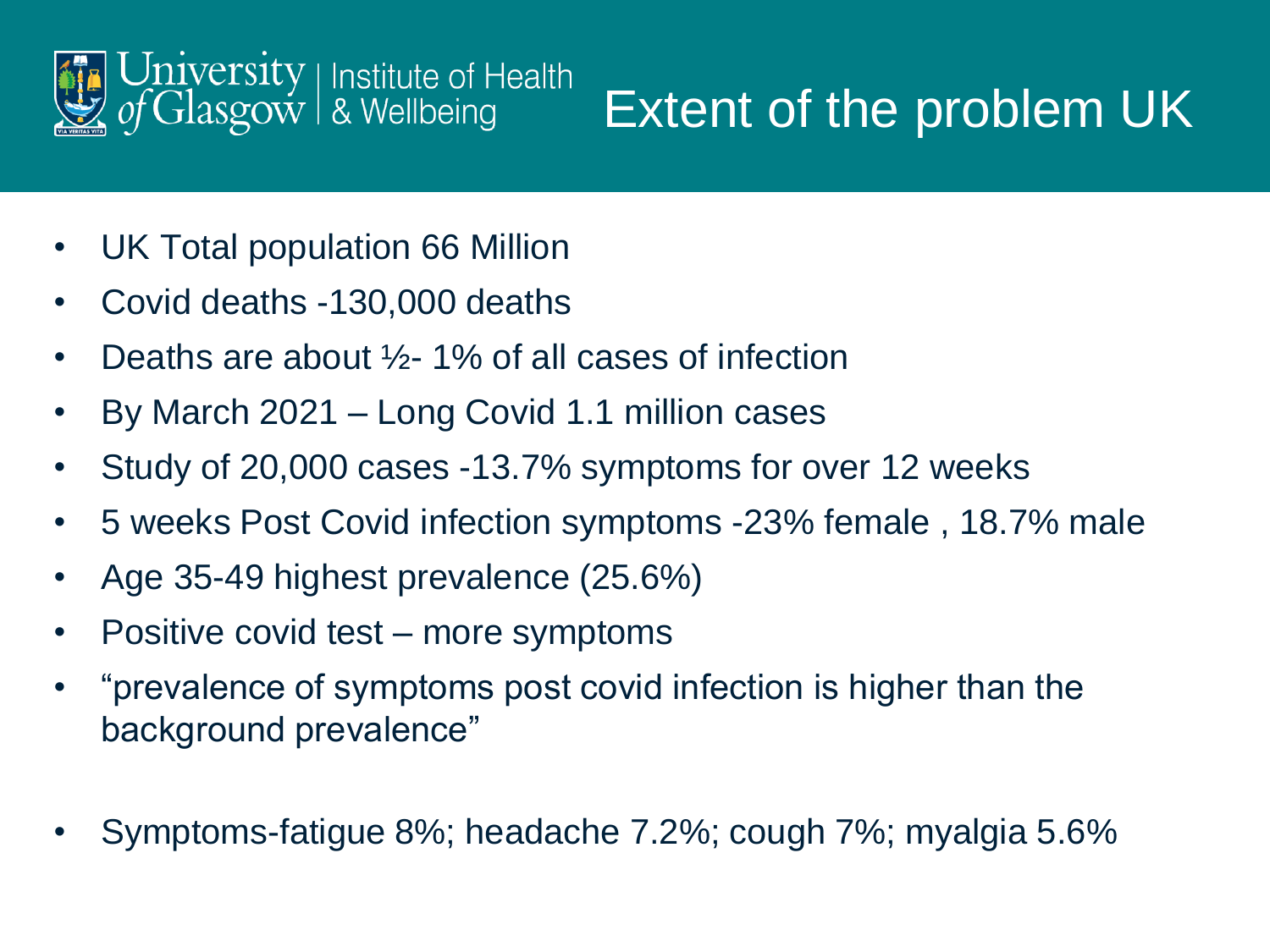

- Female age 58 night support worker- very fit and active
- Covid 19 –March 2020- intensive care three weeks
- Extremely fatigued
- Vocal cord paralysis, breathless
- Lung scarring
- Can walk 200m with a stick in 15 min
- Physio, mental health , OT , speech therapist
- Adaptations to home
- Review January 21 , attending hospital, can walk 400m, unfit for work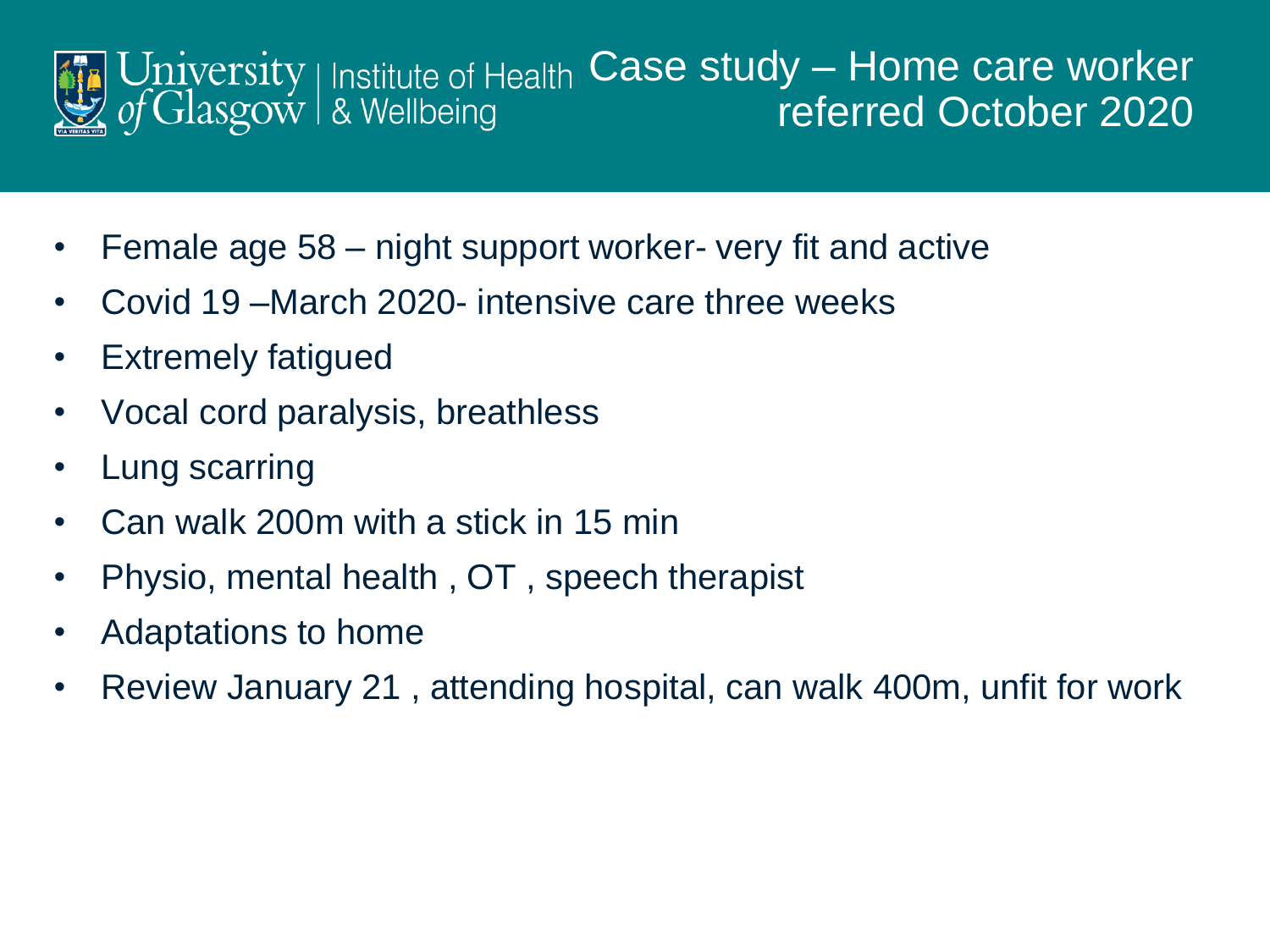

- Partner returned from holiday to Wuhan in November 2019
- Unwell , chest infection December advised to see GP- no-strongman
- January 2020 residual breathlessness on exercise , chest discomfort
- Still working
- February saw family doctor referred for investigation
- Lung scarring and myocardial damage
- Reduced exercise tolerance
- Still working and reduced exercise tolerance (40%)2021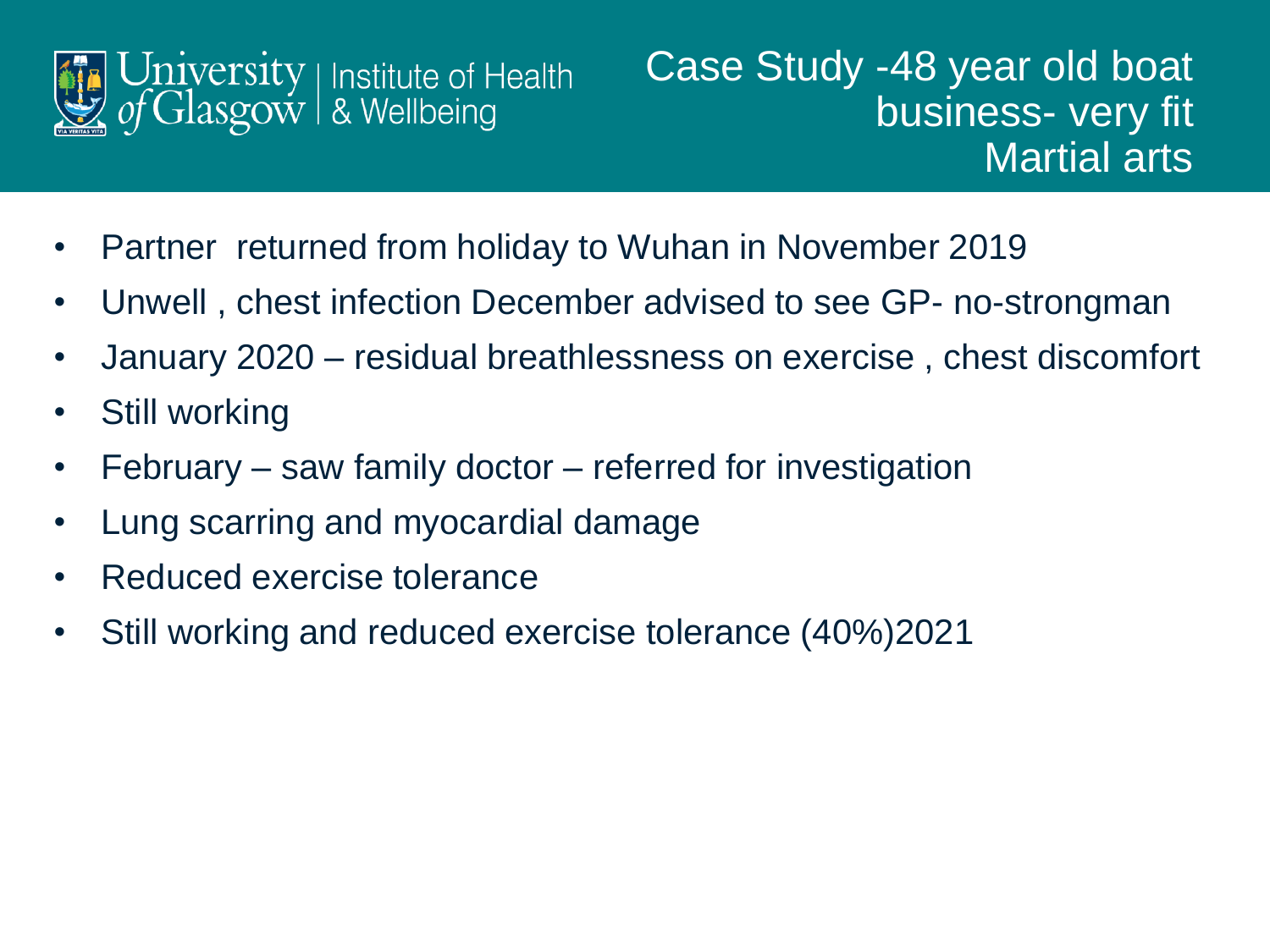



The figure shows percentages of patients presenting with specific coronavirus disease 2019 (COVID-19)-related symptoms during the acute phase of the disease (left) and at the time of the follow-up visit (right).

• CarfìA, BernabeiR, LandiF, 3-605. doi:10.1001/jama.202Group GAC-P-ACS. Persistent Symptoms in Patients After Acute COVID-19. *JAMA*. Aug 2020;324(6):600.12603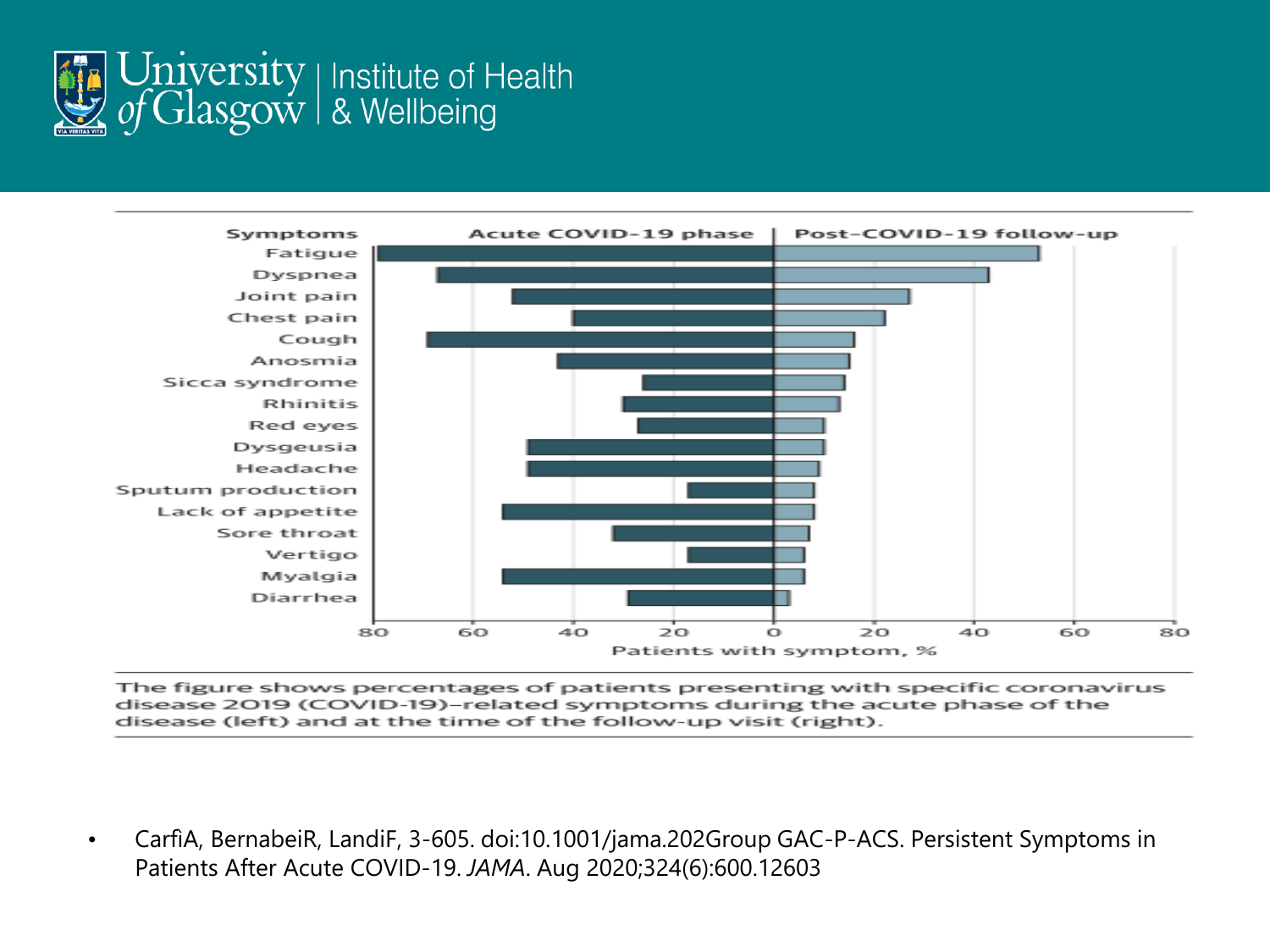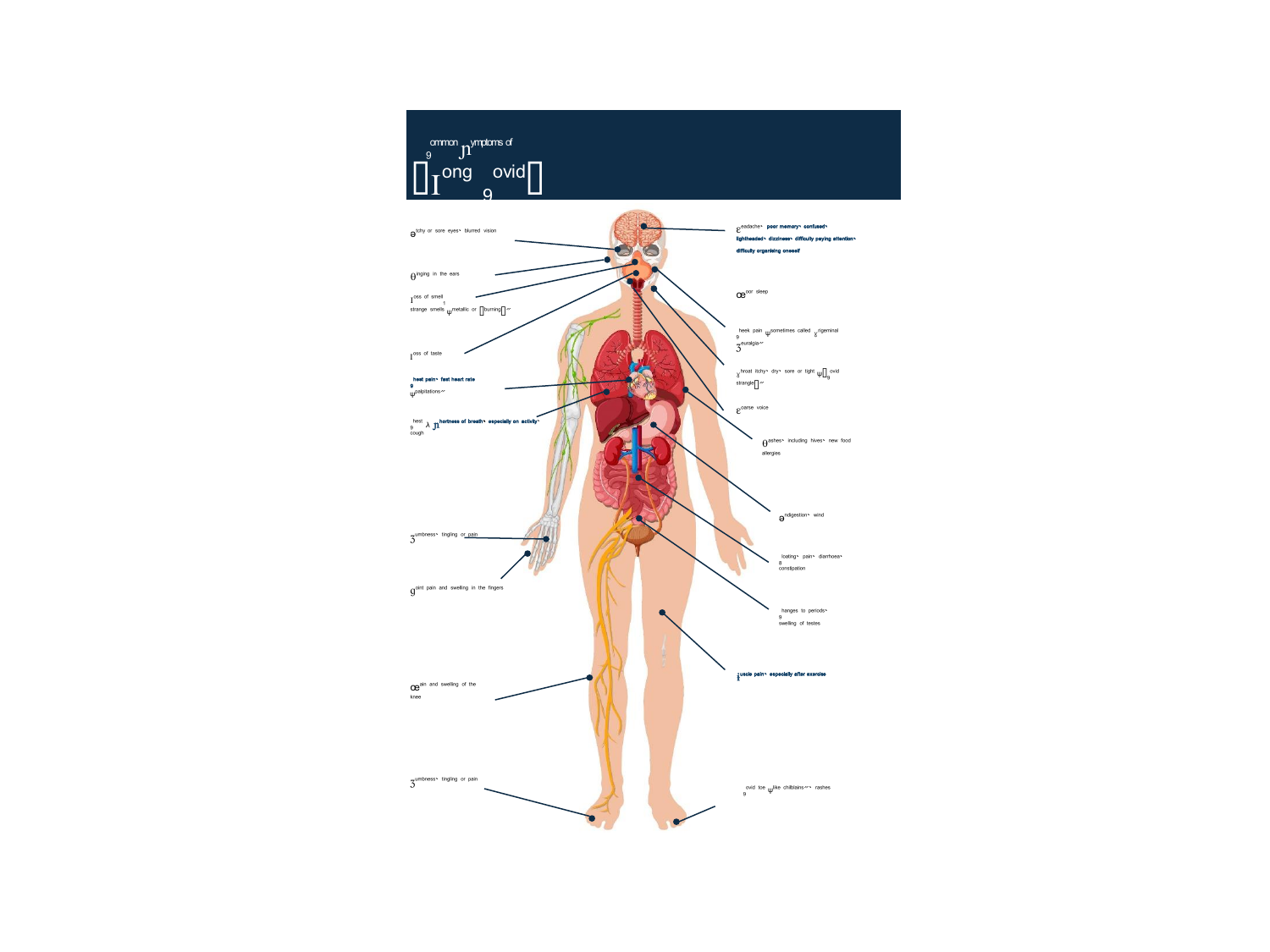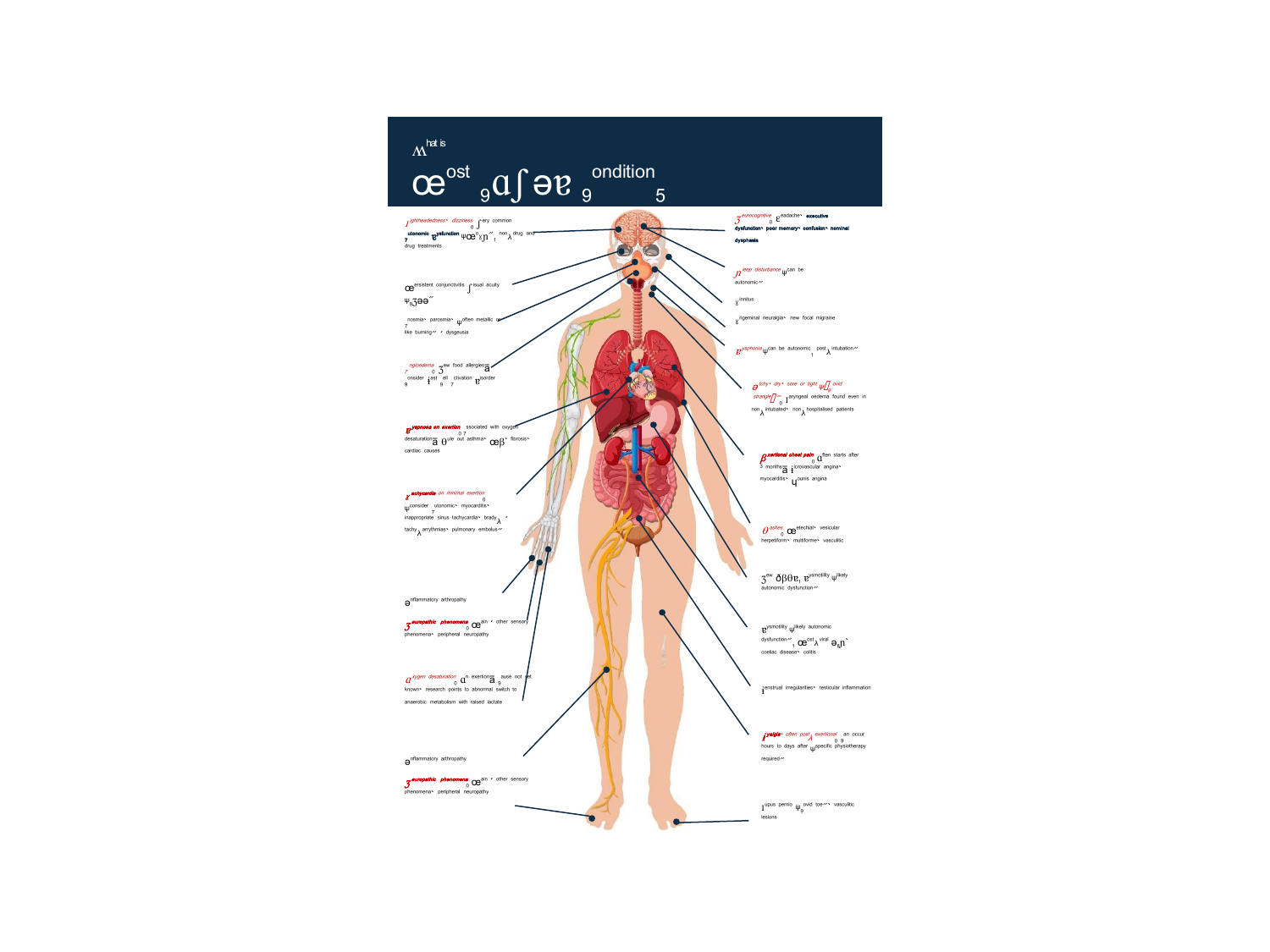

# Common symptoms of long covid

- Extreme tiredness
- Dyspnoea
- Chest pain or tightness
- Memory or concentration " brain fog"
- Sleep problems
- Palpitations
- Dizziness
- Pins and needles
- Joint pain
- Depression and anxiety
- Tinnitus , earache
- Nausea , gastric symptoms
- Postural hypotension
- Loss of taste and smell
- Skin rashes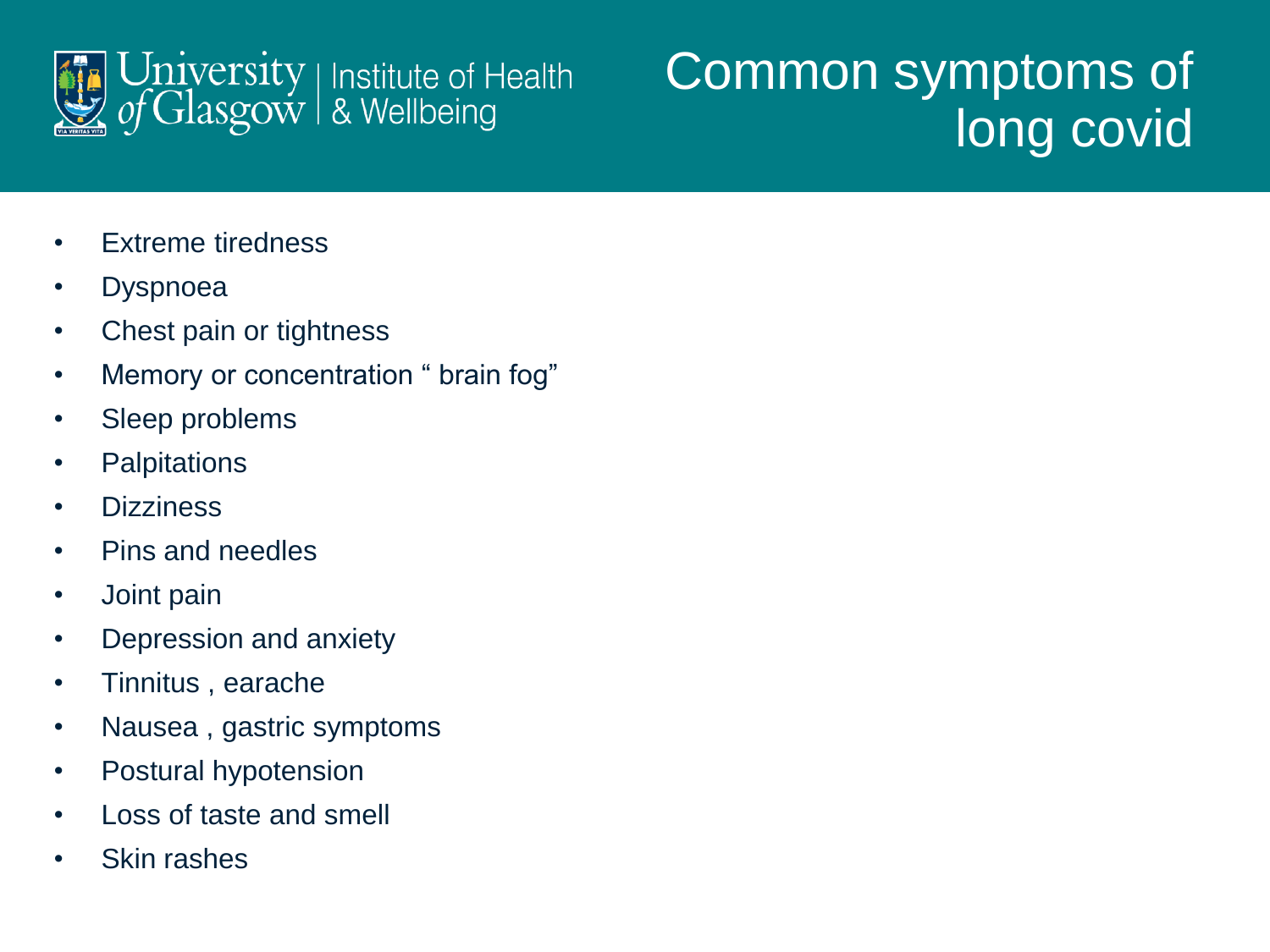

# Long Covid – what is it

- Multi system disease
- Primarily a disease of blood vessels : endothelitis
- May lack a diagnosis of Covid 19
- New syndrome was not recognised initially
- Often inadequate medical care
- Lack of good rehabilitation facilities
- End up being referred to occupational health or Disability specialists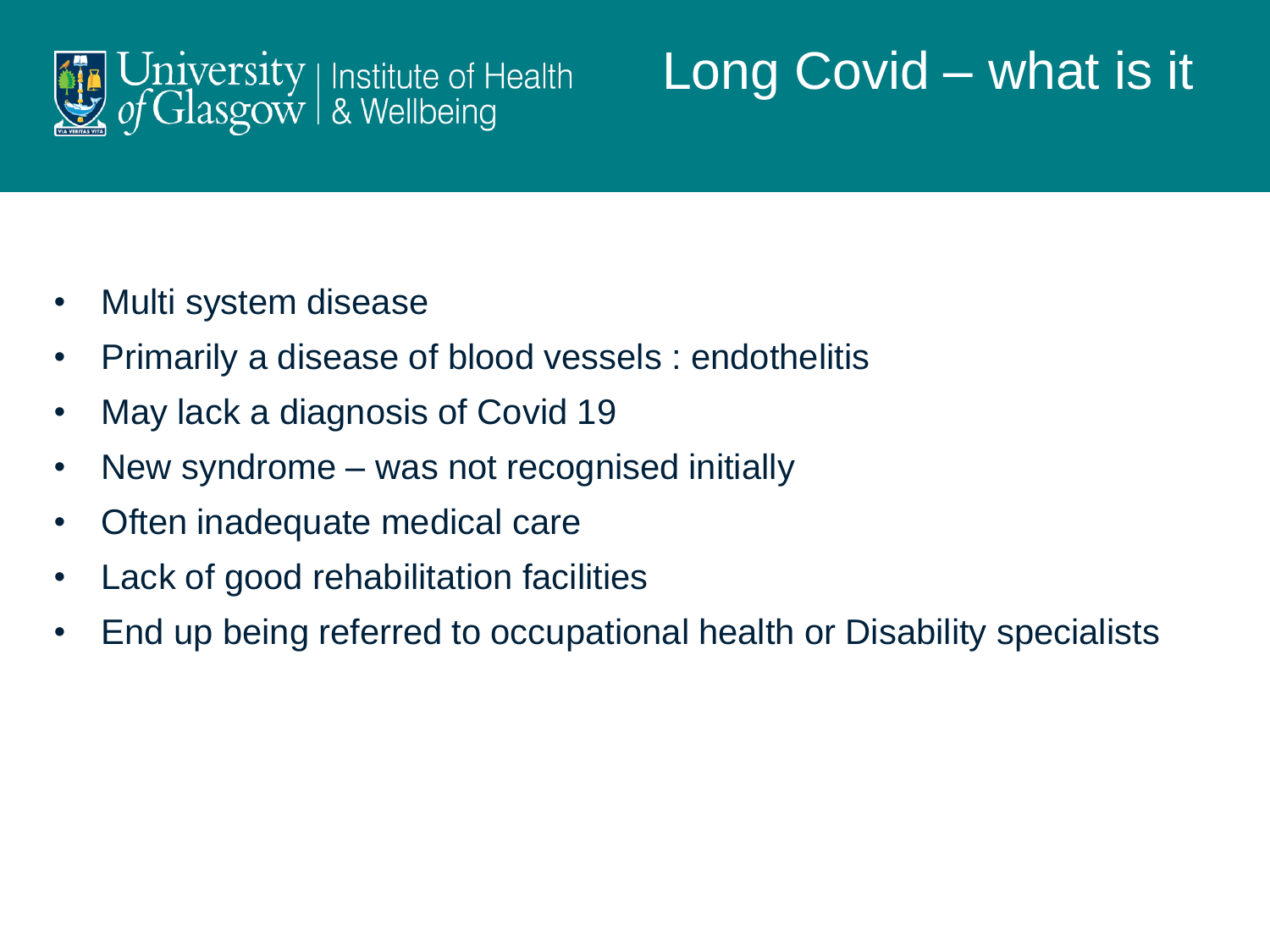

#### Additional Symptoms

- Memory loss 41% "Brain fog"
- Headache 13.1%
- Dizziness 16.8%
- Neuralgia 2.3%
- Musculoskeletal 10.7%

-Garrigues E, Janvier P, KherabiY, et al. Post-discharge persistent symptoms and health-related quality of life after hospitalization for COVID-19. *J Infect*. Aug 2020;doi:10.1016/j.jinf.2020.08.029

-L M, H J, M W, et al. Neurologic Manifestations of Hospitalized Patients With Coronavirus Disease 2019 in Wuhan, China. *JAMA neurology. 06/01/2020*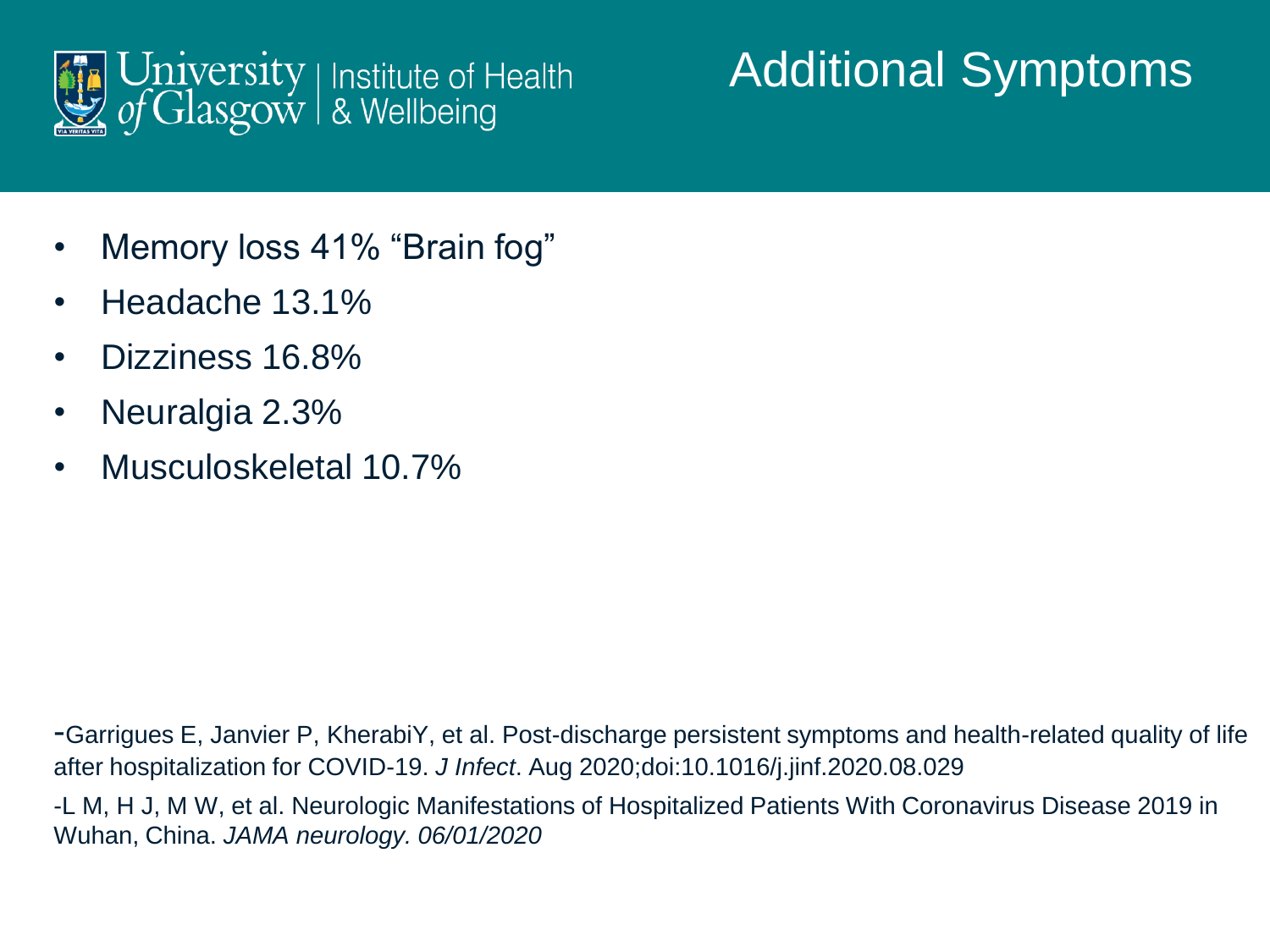

## The rehabilitation challenge

- Clinical care is specialised to eg cardiology, respiratory, neurology, gastroenterology etc (the bunkers of modern medicine)
- Much health care and Rehabilitation is the same
- Exceptions are gerontology, family medicine and occupational health
- LC is a new and multi system disease
- After clinical issues have been addressed-
- Need multidisciplinary Bio-psychosocial case managed rehabilitation and vocational rehabilitation
- Liaison with the workplace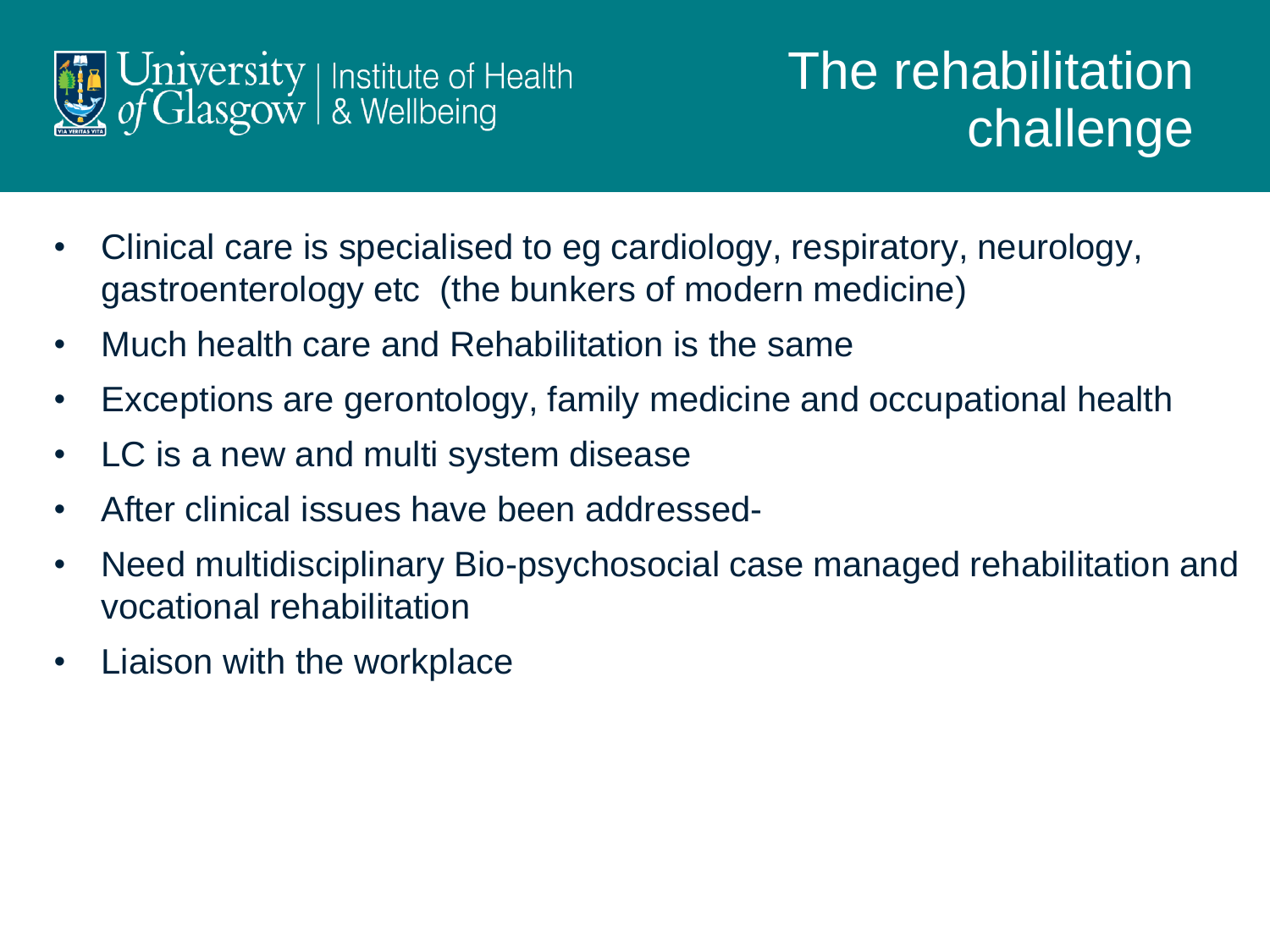

# COVID Activity Rehabilitation Program

- Fatigue
- •Respiratory
- •Neurologic
- •Cognitive impairment
- •Sleep disturbance
- •Mental health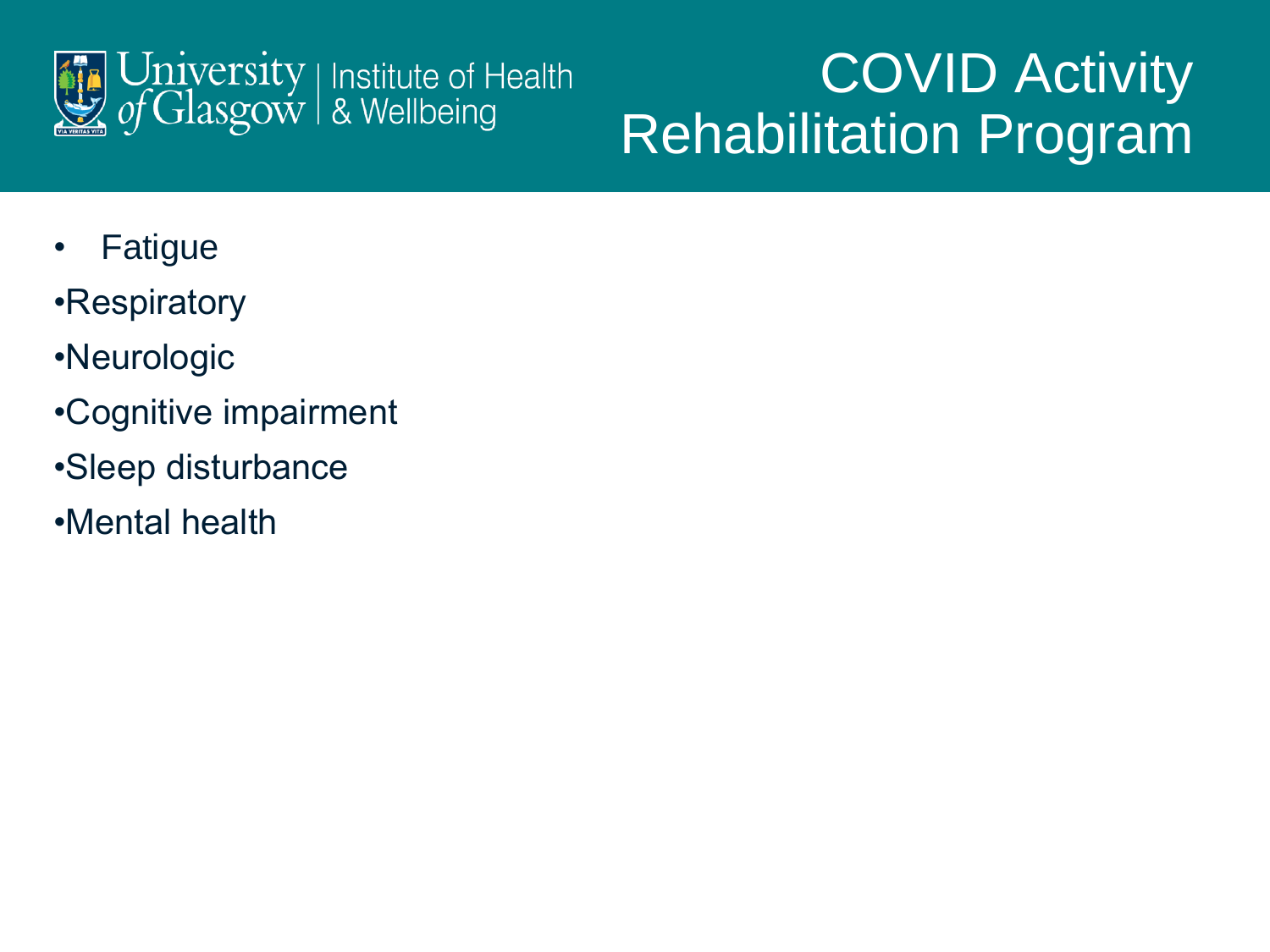

- Often young skilled workers , want to get back to work, are traumatised, usually inadequate rehabilitation
- Cognitive effect and fatigue
- Need careful assessment
- Are there any clinical issues needing medical treatment?- if so refer back to physician
- For most, need the rehabilitation of work
- Biopsychosocial case management
- Slow phased return or alternative work
- Prognosis is of improvement
- Graded exercise 70% rule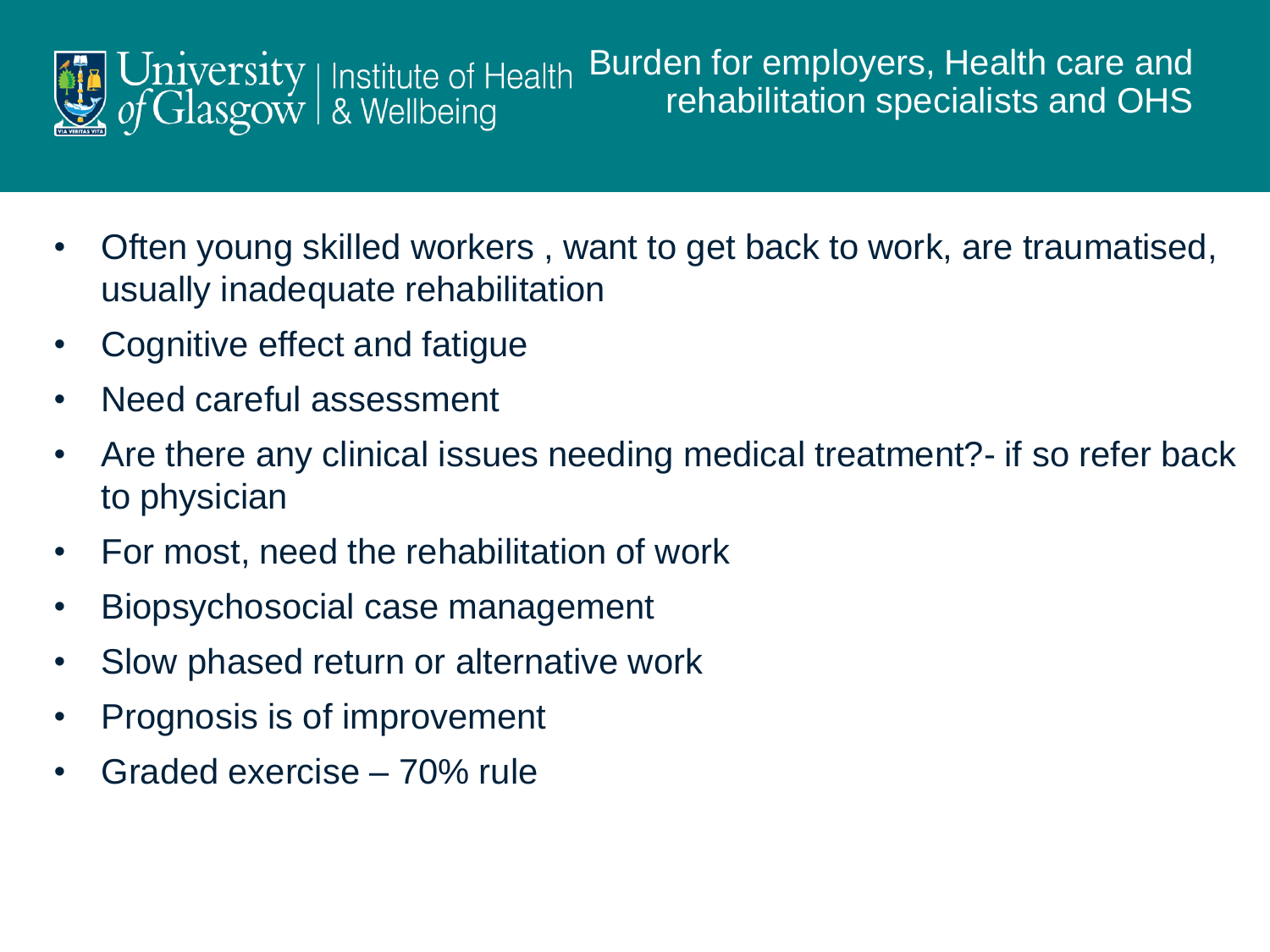

#### Long term health implications of Covid19

- Significant problem and poorly understood
- Will have significant impact on the workforce and economy
- A challenge for disability managers , occupational health , health and safety and employers
- Will need innovative approaches to workplace rehabilitation
- Longer phased returns to work
- Employers may not understand it
- Consider safety critical issues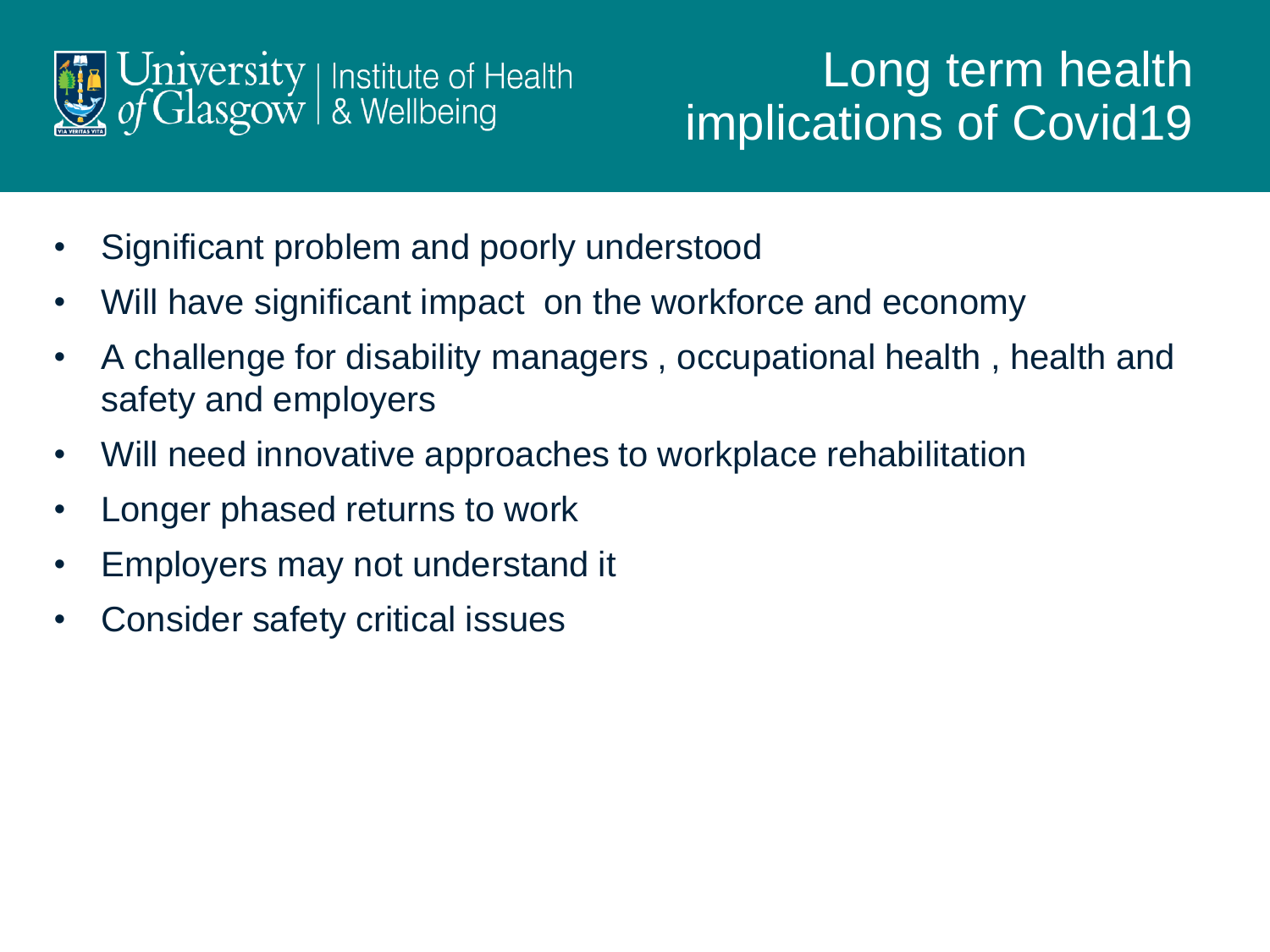

Workplace risk assessment

Medical/clinical vulnerability risk assessment

Overall OH risk assesment

Health promotion

**DEICE-Discussion** of employee's ideas, concerns & expectations

> **RTW Advice**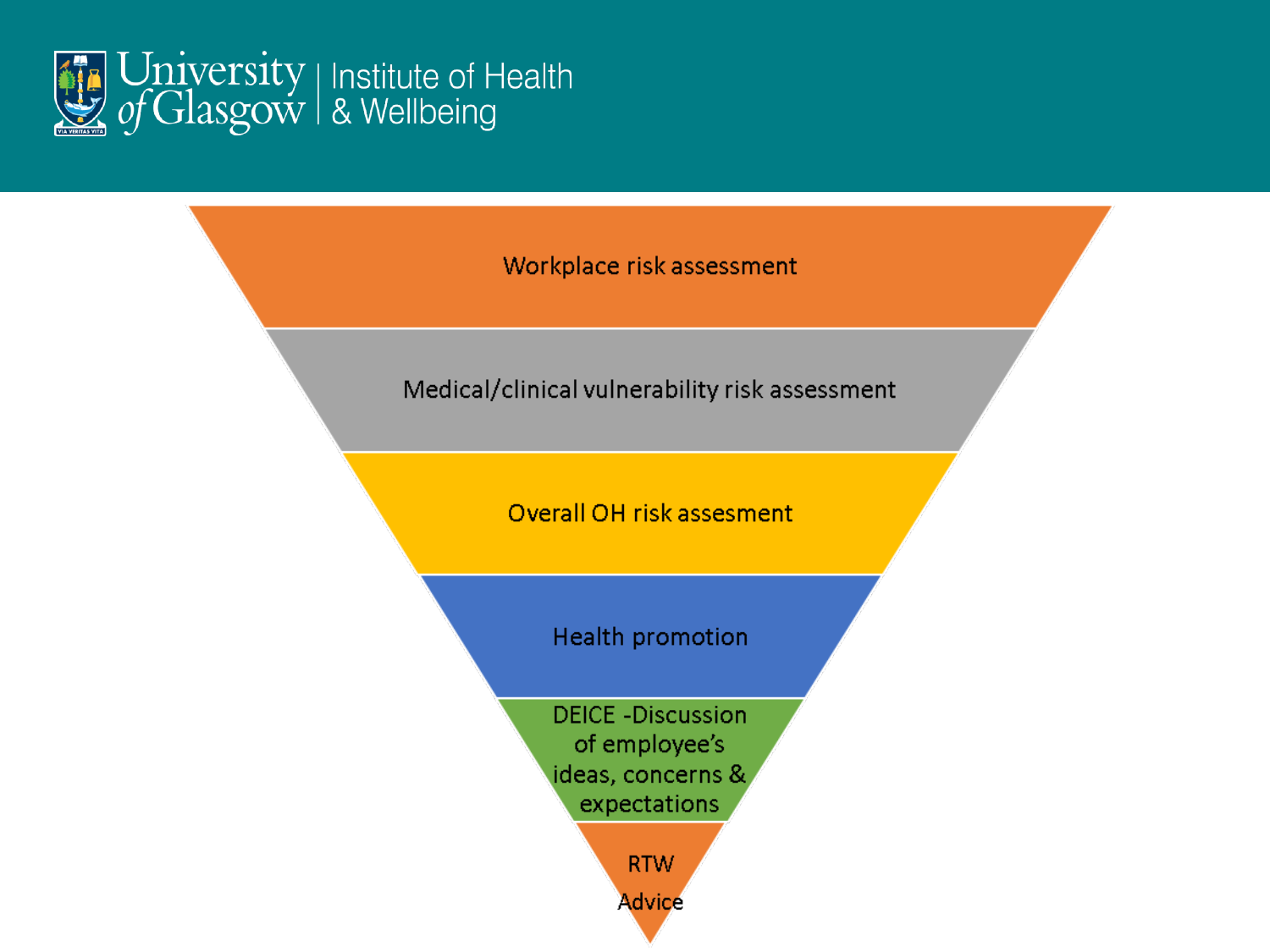#### **The process for maintaining the workability of the ageing worker with multiple diseases**

**(developed from Juhani E Ilmarinen Occup Environ Med 2001;58:546)**